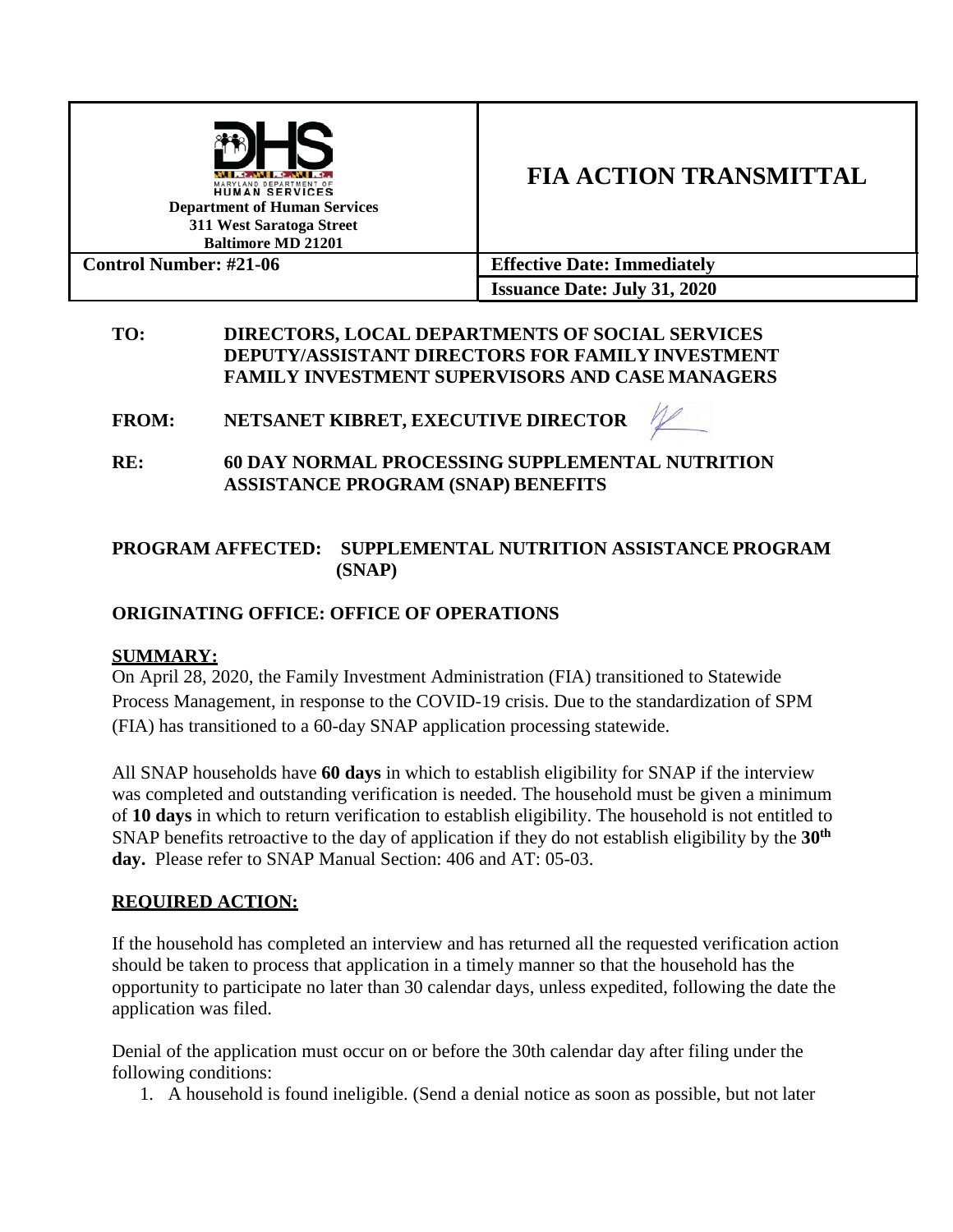than 30 calendar days after the application was filed.)

- 2. A household refuses to cooperate in the application process. (Send a denial notice at the time of refusal.)
- 3. A household misses the initial interview and does not schedule a second interview, and does not contact the local department about its application within that time period. (Send a denial notice on the 30th day following the date of the application.)
- 4. After a denial, the household must file a new application if it wishes to participate in the program

A notice of denial may be sent to household on the 30th day only if all of the following conditions are met:

- 1. An interview is held on the day of application, and
- 2. All of the necessary verification is requested during this interview, and
- 3. No requests for verification are made after the date of application, and
- 4. The local department provides assistance to the household in obtaining the
- 5. verification when required, and
- 6. The household fails to provide verification.

**NOTE:** Local departments must ensure that the application filing and scheduling of interviews allows sufficient time (10 calendar days) for households to return verification within the 30-day processing standard

**Delays in Processing:** If the local department does not determine a household's eligibility and provide an opportunity to participate within 30 days of the date the application was filed, apply the policies found in the **SNAP Manual 406** to make the determination of fault.

#### **CARES ACTION REQUIRED:**

The MISC screen in CARES must be properly coded CD- Client Delay or AD- Agency Delay in the

| SESSION1 - EXTRA! X-treme                                                                                         | $ B$ $x$                                                                                                                                                                                                              |
|-------------------------------------------------------------------------------------------------------------------|-----------------------------------------------------------------------------------------------------------------------------------------------------------------------------------------------------------------------|
| File Edit View Tools Session Options Help                                                                         |                                                                                                                                                                                                                       |
| <b>DARA * 200 5 4 4 - 4 4 5 6 5 6 6 6 6 6 6 6 7 8 9 8</b>                                                         |                                                                                                                                                                                                                       |
| <b>CHANGE</b><br>Month 08 20                                                                                      | AU NON-FINANCIAL MISCELLANEOUS - MISC<br>MISC<br>B<br>RAC07P 06 05 20                                                                                                                                                 |
| HOH Name<br>AU ID<br>Prog FS                                                                                      | Client ID<br>SAIL Ctl                                                                                                                                                                                                 |
|                                                                                                                   | $MR/QR$ $MR/QR$ $MR/QR$ calcelig Trialelig FS --Expedited---<br>Recd Complete Good Cause Thd The Increm Intyw Serv Disc Date<br>N                                                                                     |
| PPI Service Ref Rsn Date<br>Are there any unpaid medical bills?<br>Sched Interview                                | Redet Telephone Auto Re SLAM Lump Sum Presump -----Redet------ Dly Days QMB<br>Compl Int Date Override Ind Remain    Elig Method Send EDD Rsn ODue Ovrd<br>CD<br>$\overline{0}$<br>QA Error Ind QC SR<br>AR<br>MA Ext |
| Del Inquiry Date 07 29 20<br>Session :                                                                            | EW ID RAA07L<br>Appt Date 05 11 20 Appt Type RDT Method T<br>Appt Begin Time (HH:MM) 08 : 30 Appt End Time (HH:MM) 09 : 00<br>L Name/Appt Remarks REDET AUTO SCHEDULED ON 04/13/20                                    |
| Message                                                                                                           |                                                                                                                                                                                                                       |
| 13-note 14-schs 15-lett                                                                                           | 20-gint 21-mish 23-alau                                                                                                                                                                                               |
| $\sqrt{6}$ : 00.1                                                                                                 | 14/45                                                                                                                                                                                                                 |
| Connected to host sessions.dhr.state.md.us (S00XT006)                                                             | ொ<br><b>NUM</b><br>4:26 PM                                                                                                                                                                                            |
| $\Box$ or $\circ$<br>$\blacksquare$ $\blacksquare$ $\blacksquare$ $\blacksquare$<br>$\bigoplus$<br><b>FyStart</b> | 4:26 PM<br>* 尾野 如 (4)<br>7/29/2020                                                                                                                                                                                    |